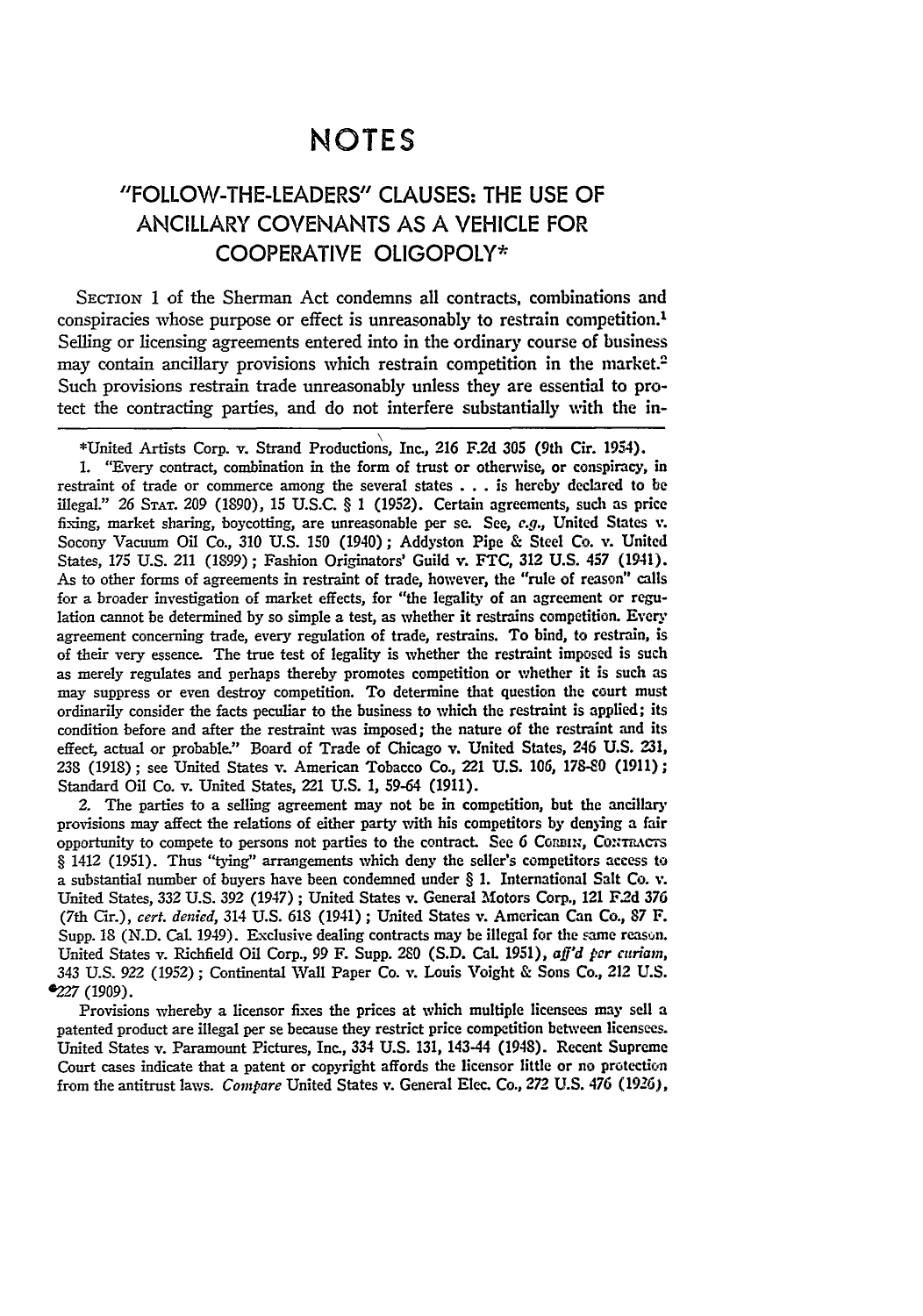terests of the public in free competition.<sup>3</sup> Thus, ancillary provisions may be unreasonable because they promote the formation or execution of an illegal conspiracy.<sup>4</sup> But they may also be unreasonable because of their direct effect upon competition *;5* if they are, they are unenforceable as against public policy." However, courts and attorneys have tended to search for conspiracies rather than to focus upon the restraining effects of ancillary clauses.'

In the recent case of *United Artists Corp. v. Strand Productions, Inc.*,<sup>8</sup> the ninth circuit summarily dismissed the competitive significance of an ancillary provision contained in identical film distribution contracts. In 1949 United Artists, a major film distributor, was licensed as the exclusive distributor of four feature films made by James Nasser, an independent producer.9 **The**

*with* United States v. Paramount Pictures, Inc., *supra* at 144; United States v. Line Material Co., 333 U.S. 287, 299-305, 310-12 (1948) ; United States v. United States Gypsum Co., 333 U.S. 364, 389-91, 400-02 (1948) ; United States v. Masonite Corp., 316 U.S. 265, 280, 282 (1941); Ethyl Gasoline Corp. v. United States, 309 U.S. '136, 457-58 (1940). See 6 CORBIN, CONTRACTS § 1410 (1951).

3. **A** restraint is "unreasonable" in the sense that it is illegal, hence unenforceable, if it is greater in duration or in scope than is necessary to protect the person for whose benefit it is imposed; or imposes an undue hardship upon the person restricted; or tends to create a monopoly or limit artificially production or control prices; or unreasonably restricts the alienation or use of property or property rights. RESTATEMENT, CONTRACTS § 515 (1932); United States v. Addyston Pipe & Steel Co., **85** Fed. 271, 281 (6th Cir. 1898). See also, *e.g.,* United States v. Paramount Pictures, Inc., 334 U.S. 131, 144-48 (1,948) ; Chorak v. RKO Radio Pictures, Inc., 196 F.2d **225** (9th Cir.), *cert. denied* 344 U.S. 887 (1952) ; United States v. Bausch & Lomb Optical Co., 45 F. Supp. 387, 398-99, *aff'd,* **321** U.S. **707** (1944); Dr. Miles Medical Co. v. Park & Sons Co., 220 U.S. 373 (1911).

4. United States v. Bausch & Lomb Optical Co., 321 U.S. 707, 724 (1944) ; United States v. Univis Lens Co., 316 U.S. 241, 254 (1941); Ethyl Gasoline Corp. v. United States, 309 U.S. 436, 461 (1939).

5. See notes 2 and 3 *supra.*

6. "Ever since 1415 the common law courts had been refusing to enforce contracts or agreements 'in restraint of trade' or tending toward a monopoly. .. ." Lockhart, *Violation* of the Anti-trust Laws as a Defense in Civil Actions, 31 MINN. L. REV. 507, 512 (1947). **RESTATEMENT, CONTRACTS** § 514 (1932) ; **6** CORBIN, CONTRACTS §§ **1375,** 1402 (1951). **See** Apex Hosiery Co. v. Leader, 310 U.S. 469, 497 (1940) (dictum).

The Supreme Court has been reluctant to permit one party to a contract of sale to renounce his obligations on the grounds that the contract was unenforceable because "collateral to" a conspiracy of which the other party was a member. See note 24 *infra;* Lockhart, *supra,* at **516-540.** Apparently this has discouraged the use of antitrust defenses in civil suits even when the contract's direct, rather than collateral, effect is to restrain competition.

**7.** Thus, attorneys and courts have tried to find "intra-corporate conspiracies" in cases where, conspiracy or not, the parties were using contracts the effect of which was to restrain competition. See, *e.g.,* Kiefer-Stewart Co. v. Joseph **E.** Seagram & Sons, Inc., 340 **U.S.** 211 **(1951)** ; United States v. General Motors Corp., 121 **F.2d 376** (7th Cir.), *cert. denied,* 314 **U.S. 618** (1941) ; Comment, **63** YALE L.J. **372** (1954).

**8. 216 F.2d 305** (9th Cir. 1954).

**9.** *Id.* at **307. A** licensing agreement is the standard method **by** which a motion picture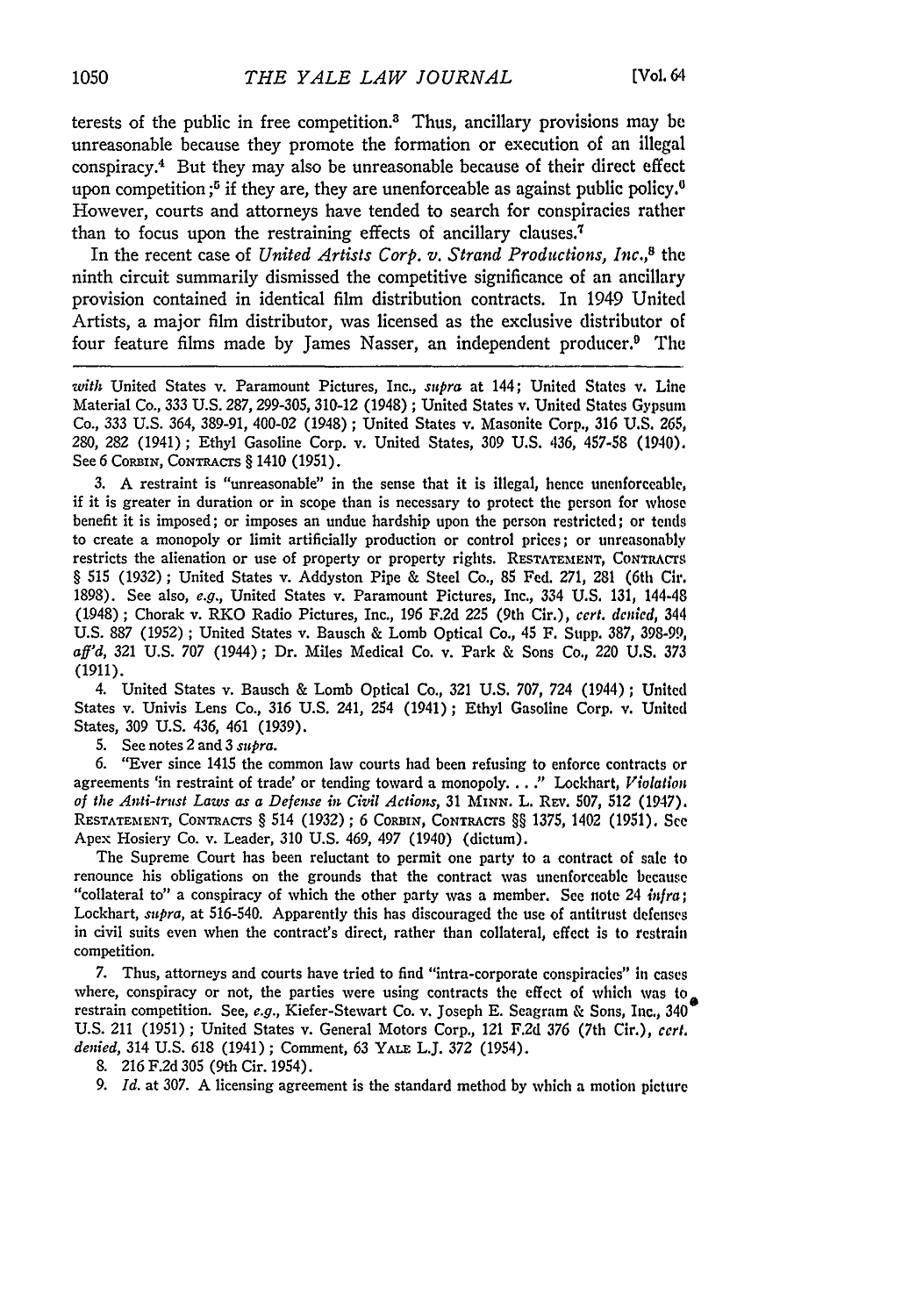future effect of television on the movie industry was then uncertain.10 United therefore covenanted that, if television should become a "commercial practice," it would distribute the films to television "in the same manner **...** as may be from time to time adopted" by other major distributors.<sup>11</sup> However, neither United nor any other major has ever distributed feature films to television.<sup>12</sup> Strand and Ressan, Nasser's successors in interest, brought suit to recover the television rights.<sup>13</sup> They contended that it was sound and profitable business policy for United to distribute their films to television; and that United had violated its contractual obligations by failing to do so.<sup>14</sup> The court held,

distributor contracts to market films for an independent producer. LINDEY, MOTION PIC-TURE AGREEMENTS ANNOTATED 569 (1947).

In 1954 United Artists distributed **10** films grossing over \$1 million apiece. Variety, Jan. **5, 1955, p. 59.** It is the only major distributor whose business is devoted exclusively to distributing for independent producers, but the other majors engage in the practice to some extent. Transcript of Record, pp. 236-37, United Artists Corp. v. Strand Productions, Inc., 216 F.2d 305 (9th Cir. 1954) (hereinafter cited as Transcript). United, in connection with this distribution contract, loaned Nasser \$150,000 for use in the production of the films. Transcript, p. 201. "Package deals," by which distributors finance independents and distribute the pictures made through such financing, are becoming increasingly popular. See Newsweek, March **7,** 1955, p. 75; N.Y. Times, March **27, 1955,** pt. 2, § **1,** p. **5,** col. 1.

10. United Artists Corp. v. Strand Productions, Inc., 216 F2d 305, **309** (9th Cir. 1954). 11. "The parties hereto agree that television may require a new method, manner or system of marketing motion pictures. Accordingly, United Artists agrees with respect to such motion pictures as to which Producer owns the necessary television rights United will market such motion pictures in relation to television in the same manner and under the same method as may be from time to time adopted by other major motion picture distributors and at rates approximately not less favorable to Producer than those from time to time adopted by other comparable television distributing agencies. If and when television shall become a commercial practice and United shall not then acquire the necessary facilities with which to market motion pictures in the television field in a manner favorably comparable to its present-day standards of distribution, then Producer shall be privileged to dispose of its television rights in the motion pictures to any other party." *Id.* at **307-08.**

*12. Id.* at 307.

Arthur B. Krim, president of United Artists, testified that the policies of United Artists are patterned after those of the other majors; that to his knowledge no major has distributed to television films originally made for theatre exhibition; that he is in constant contact with the top executives of the other majors and has been informed that they have nu intention to distribute their films to television in the immediate future; and that United Artists will follow the others in that respect, although it has made no agreement to do su. Transcript, pp. 206-09.

13. United Artists Corp. v. Strand Productions, Inc., **216** F.2d 305 (9th Cir. 1954).

The referee in bankruptcy filed an order granting Strand the televisiun rights to the films in question and the district court affirmed his order. Transcript, **pp.** 86-93, 173.84. United Artists appealed to the ninth circuit. Strand cross-appealed the finding that, since distribution to television was not divisible from the remainder of the contract, the television clause was not executory and could not be rejected by the trustee in bankruptcy on that ground. The ninth circuit affirmed the decision of the lower court on that issue. United Artists Corp. v. Strand Productions, Inc., *supra,* at 312.

14. The films had a television rental value of at least \$160,000. Transcript, pp. *90,* 182. Strand argued that television was a commercial practice and that United's promise to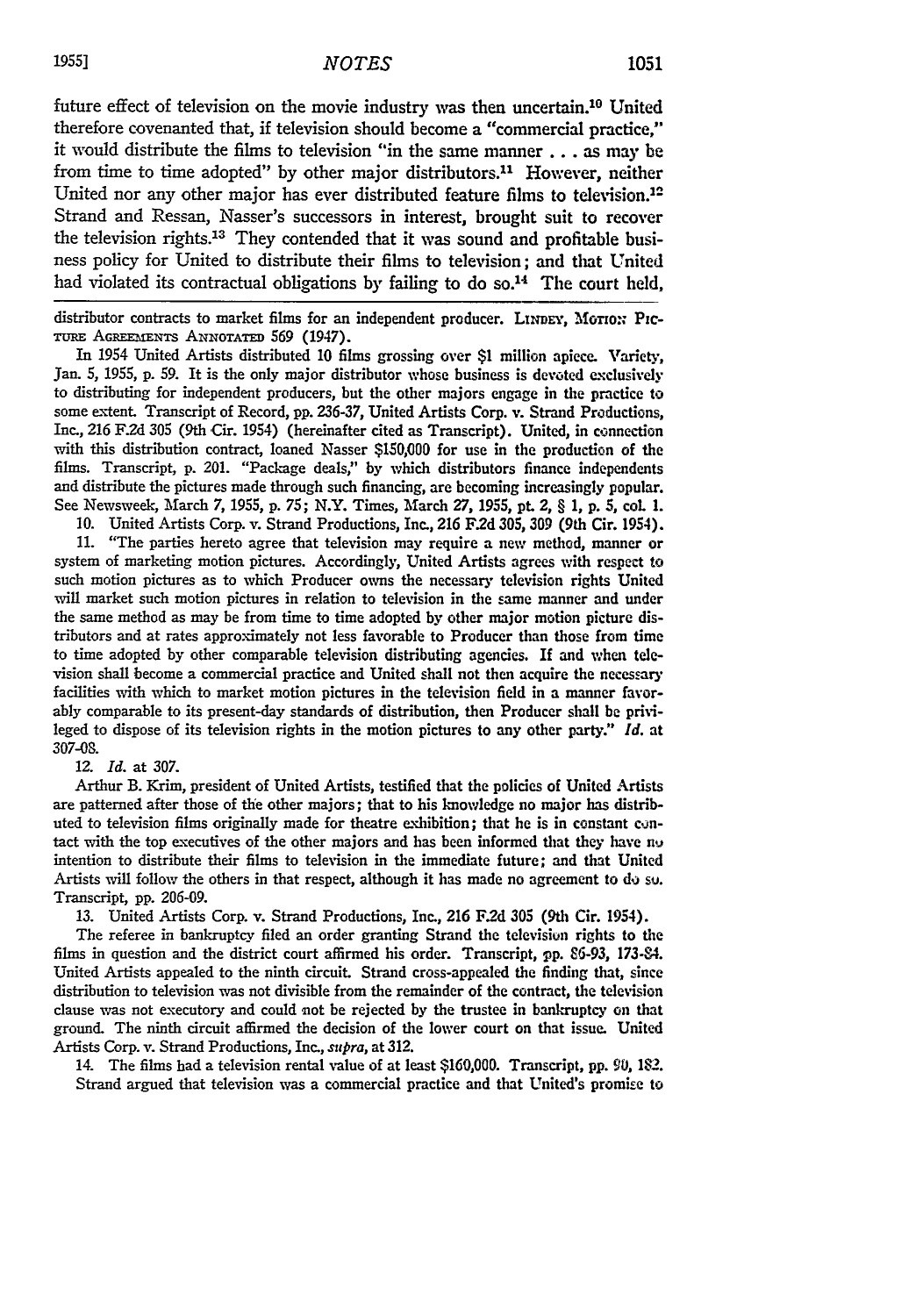however, that the conduct of the majors was the measure of the obligation. It stated that the commercial soundness of following that conduct was not properly in issue **;15** United had not only a right but a duty to follow the pattern of non-distribution the other majors had established.<sup>10</sup> The court rejected Strand's argument that, thus construed, the television clause was illegal and unenforceable because it violated the Sherman Act.<sup>17</sup> It stated that an agreement is not illegal as in restraint of trade unless it is "between actual competitors."<sup>18</sup>

The court dismissed the competitive significance of *United's* "follow-theleaders" clauses too readily.<sup>19</sup> It is settled law that an agreement need not be "between actual competitors" in order to violate the Sherman Act if its effect is unreasonably to restrain competition.<sup>20</sup> Strand asked the court to find a conspiracy among the majors to boycott television;<sup>21</sup> it failed to argue the restraining effects of the clauses absent such a conspiracy. However, Strand was not the only one who had a stake in invalidating the "following" clauses: the public interest in free competition was also involved.<sup>22</sup> If the effect of the

acquire the facilities necessary to distribute to television, see note 11 *supra,* carried with It an implied promise to use those facilities. Brief for Appellees, pp. 37-44, United Artists Corp. v. Strand Productions, Inc., **216** F.2d **305** (9th Cir. 1954) (hereinafter cited as Brief for Appellees). He also argued that there was an implied covenant by United, as by any exclusive licensee distributing on a royalty basis, to use its best efforts to obtain the largest gross returns possible within the limits of sound commercial practice. *Id.* at 38-40. *See* note 32 *infra.*

15. United Artists Corp. v. Strand Productions, Inc., 216 F.2d **305,** 311 (9th Cir. 1954). See note **16** *infra.*

16. "United's duties and its privileges [are] co-extensive; that is, if the major producers as a policy are putting certain films simultaneously into theatres and television, United has a right and a duty to do the same with producer's four pictures **....** [U]nles the other major producers are putting a substantial portion of their pictures simultaneously or successively into the theatres and television, United has no right to do so." United Artists Corp. v. Strand Productions, Inc., **216** F.2d **305,** 311 (9th Cir. 1954).

17. *Id.* at 311-12.

18. *Id.* at 311.

**19.** This note does not contend that the court necessarily erred in failing to find an illegal restraint of trade. It is maintained, however, that the court did err in failing to *consider* the significance of the effects of the television clauses on the relevant markets.

20. See cases cited note 2 *supra.* The court cited no authority to sustain its position, United Artists Corp. v. Strand Productions, Inc., 216 F.2d 305, 311 (9th Cir. 1954).

21. Brief for Appellees, pp. 30-32.

Strand had not made the antitrust implications of these clauses an issue before the referee or the district court. He introduced the contention for the first time in his appellate brief. See United Artists Corp. v. Strand Productions, Inc., **216** F.2d 305, 311, **312** n.3 (9th Cir. 1954).

The court could have inferred the existence of a conspiracy among the majors from their joint refusal to distribute feature films to television. See note 43 *infra.* It then could have found that the following clauses were an "intrinsically" illegal part of that conspiracy. See note 24 *infra.* However, the evidence in the record was insufficient to compel a finding of conspiracy. See note 43 *infra*.

22. "Where the interests of individuals or private groups or those who bear special relation to the prohibition of a statute are identical with the public interest in having a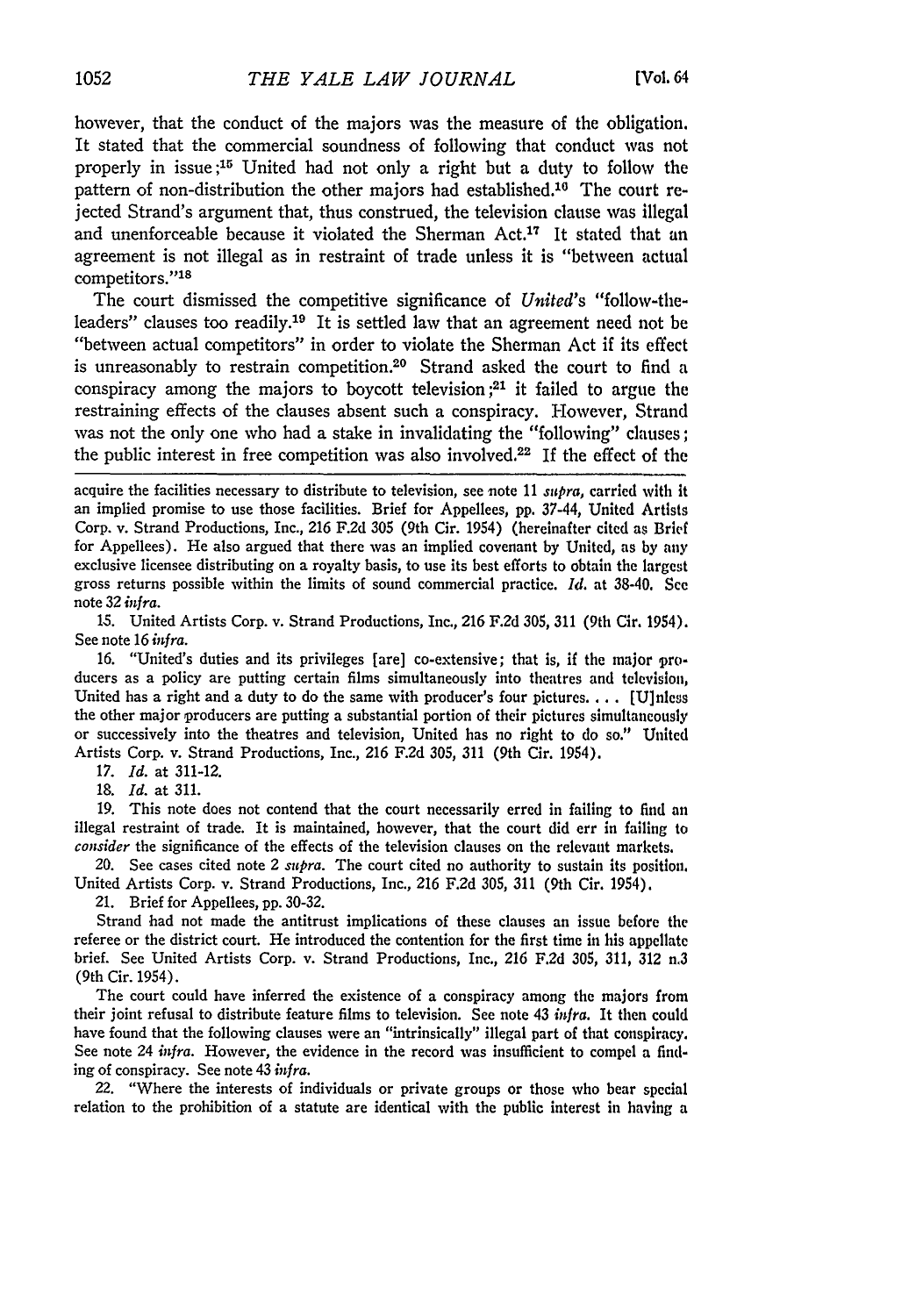clauses (as interpreted)<sup>23</sup> was unreasonably to restrain trade, the clauses were unenforceable and relief should have been granted. $24$  The court was not bound

statute enforced, it is not uncommon to permit them to invoke sanctions. This stimulates one set of private interests to combat transgressions by another without resort to governmental enforcement agencies... [and it puts] back of such statutes a strong and reliable motive for enforcement, which relieves the government of the cost of enforcement." Bruce's Juices, Inc. v. American Can Co., 330 U.S. 743, *751.* (1947) (dictum). **But** *cf.* Ring **v.** Authors' League of America, Inc., **186** F.2d 637 (2d Cir. 1951).

*Uniteds* contracts would continue in effect if not invalidated, see note 24 *infra,* so that if they were unreasonable Strand's pecuniary interests would be identical with "the broad public interest in freeing our competitive economy from trade restraints...." Lockhart, *Violations of the Anti-trust Laws as a Defense in Civil Actions, 31 Mnn:. L. REV. 507,* 538 (1947) (quoting from MacGregor v. Westinghouse Elec. & **Mfg.** Co., *329* **U.S.** 394, 400 (1947)). While the first line of private enforcement may properly **be** treble damage suits, see note 24 *infra,* treble damage suits are not always adequate. Lockhart, *mspra* at **570,** and TNEC monographs cited therein at **570** n.318; Donovan & Irvine, *Proof of Damages under the Anti-trust Law,* **88 U.** PA. L Rxv. 511, 524-26 (1940) **;** Note, 49 YALE L.J. 284,296-99 (1939).

**23.** The "following" clause in *United* is ambiguous. See note **11** *supra.* **If** two interpretations of a contract are possible, a court should not choose one that will make the contract illegal. 3 CORBIN, CONTRACTS § 546 (1951). It would have been quite as reasonable to interpret the clause as a promise to distribute if distribution should become profitable. Such an interpretation would have steered the court clear of antitrust dangers. While there was not sufficient evidence in the record to demonstrate conclusively that the clause, as interpreted, would be in unreasonable restraint of trade, it should have been apparent that there was considerable question. It is preferable for a court to interpret a contract in such a way as to avoid danger of conflict with public policy. American Mach. & Metals, Inc. v. De Bothezat Impeller Co., **180 F.2d 342,** 347 **(2d** Cir. **1950).**

24. **A** buyer cannot defend against a seller's price or damage action on a contract for the sale of goods on the ground that the seller was engaged in an illegal price-fixing conspiracy unless he can also show that the sales contract was "intrinsically" illegal rather than merely "collateral" to another illegal contract or conspiracy. Connolly v. Union Sewer Pipe Co., 184 **U.S.** 540 (1902) **;** Continental Wall Paper Co. v. Louis Voight & Sons Co., 212 U.S. **227 (1909) ;** D.R. Wilder **Mfg.** Co. v. Corn Products Co., **236** U.S. **165** (1915); A.B. Small Co. v. Lamborn & Co., **267** U.S. 248 (1925). See Lockhart, *supra* note 22, at 516-40.

If the theory of this note is correct the "following" clauses in *United* are intrinsically illegal. Their illegality is not collateral to some related conspiracy; it results from the clauses' direct effect on non-collusive oligopolistic market behavior. See text at notes **30-** *44 infra.* Intrinsic illegality is an imprecise and as-yet undefined concept. See Lyons **v.** Westinghouse Elec. Corp., 23 U.S.L. **WEK 2505 (2d** Cir. March **29,** 1955). But extrinsic evidence may be admitted to show intrinsic illegality. Sola Elec. Co. **v.** Jefferson **Elec.** Co., 317 U.S. 173 (1942); MacGregor v. Westinghouse Elec. & **Mfg.** Co., 329 **U.S.** 402 (1947) **;** Edward Katzinger Co., v. Chicago Metallic **Mfg.** Co., 329 **U.S.** 394 (1947).

In addition, the *Connolly* line of cases involved sales contracts that had been fully executed by seller or fully breached by buyer. In *Unitcd* the licensing contracts, as upheld, had several years to run. Actions to invalidate continuing contracts are in the nature of the injunctive relief expressly permitted for any antitrust violation by § 16 of the Clayton Act, **38** STAT. 737 (1914), 15 U.S.C. § **26** (1952). Here, "the question is **nut** whether a party to a contract deserves to be punished **...** but it is whether the public deserves to be protected against harm that might result from the *execution* of that contract." Gellhorn, *Contracts and Public Policy,* 35 CoLum. L. REv. 679, 694 (1935) (emphasis added). See Lodchart, *supra* note *22,* at 573. The distinction between enforcing continuing contracts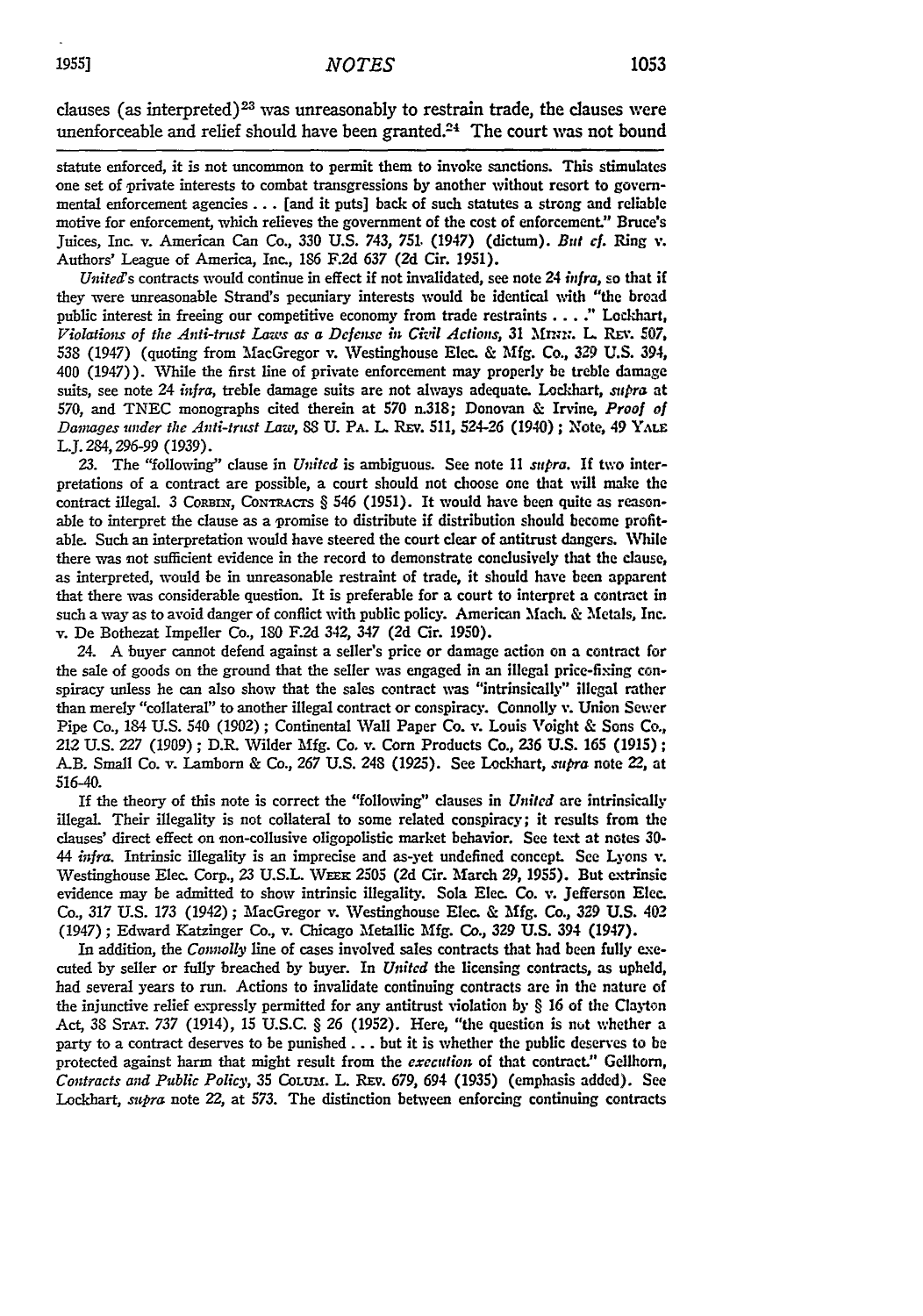by the limitations of counsel's argument.<sup>25</sup> It should have inquired more fully into the nature of the film industry and the role of the "following" clauses in the pattern of competition.

The distributive phase of the motion picture industry is oligopolistic in both structure and behavior. Eight major distributors share ninety-five per cent of the business.<sup>26</sup> In recent years courts frequently have convicted the majors of abusing their power through anti-competitive practices.<sup>27</sup> Their policies seem consciously geared toward minimizing competition.<sup>28</sup> This is well illustrated

and denying to buyers the right to renege on completed contracts was explicitly drawn by the court in United Cigar-Whelan Stores Corp. v. H. Weinreich Co., 107 F. Supp. 89 (S.D.N.Y. 1952). The Supreme Court has not expressly distinguished the two instances, but apparently has employed a different rule in cases concerning contracts with executory periods remaining. See Dr. Miles Medical Co. v. Park & Sons Co., 220 **U.S. 373** (1911) **;** Boston Store v. American Graphophone Co., 246 U.S. **8** (1918) **;** Lockhart, supra note 22, at 524.

Strand probably has the additional remedy of a treble damage suit against United. 38 **STAT.** 731 (1914), 15 U.S.C. § 15 (1952). The defense of "unclean hands" is inapplicable to treble damage actions. Kiefer-Stewart Co. v. Joseph E. Seagram & Sons, Inc., 340 U.S. 211 (1951) ; Moore v. Mead Serv. Co., **190** F.2d 540 (10th Cir. 1951), reversing 184 **F.2d** 338 (10th Cir. 1950), cert. denied, 342 U.S. 902 (1952). And the defense of "pari delicto," where plaintiff is an active participant in the illegal scheme of which he complains, now seems of doubtful validity. See Comment, 61 **YALE** L.J. **1010, 1029** (1952); 48 Nw. **U.L.** Rav. 619, **622** (1953). *But see* Eastman Kodak Co. v. Blackmore, **277** Fed. 694 **(2d** Cir. 1921) **;** Bluefield S.S. Co. v. United Fruit Co., 243 Fed. 1 **(3d** Cir. 1917), *error dismissed,* 248 U.S. 595 (1919). It seems clear in any event that the defense is ineffective where the plaintiff is a "victim" of the restraint, even though a party to the contract in issue. Ring v. Spina, 148 **F.2d** 647 **(2d** Cir. 1945) **;** Hartford-Empire Co. v. Glenshaw Glass Co., 47 F. Supp. 711 (W.D. Pa. 1942) **;** National Supply Co. v. Hillman, **57** F. Supp. 4, 7 (W.D. Pa. 1944) (dictum).

**25.** "In determining what public policy requires, there is no limit whatever to the 'sources' to which the court is permitted to go; and there is no limit to the 'evidence' that the court may cause to be produced . **. . ."** 6 **CORBIN,** CONTRACTS § 1375 (1951).

Restraints of trade are illegal as against public policy only if they are "unreasonable" restraints; therefore the court would be free to inquire' into the market effects which would determine whether a given plan *is* against public policy. The appellate court can remand to the district court in order to have evidence taken on this point. *Cf.* Ford Motor Co. v. NLRB, **305** U.S. 364, **373** (1,939) **;** Villa v. Van Schaick, 299 U.S. 152, 155 (1936); Dyer v. Commissioner, 211 **F.2d** 500, 506-07 **(2d** Cir. 1954).

**26.** Motion picture distribution is dominated **by** the eight majors: Paramount, Twentieth Century-Fox, Metro-Goldwyn-Mayer, Warner Bros., RKO (the "Big Five"), Universal, Columbia, and United Artists (the "Little Three"). The first seven produce and distribute films; United is engaged solely in marketing films for independent producers.

In 1954, the eight majors distributed 109 of the 114 films that returned a gross domestic rental of over \$1 million. They collected **\$269** million of the \$280 million collected in rentals **by** companies that distributed at least one film grossing over \$1 million. Variety, Jan. 5, 1955, **). 59.** Statistics for other years are available in the sources listed in note 28 *in!ra.*

*27. See, e.g.,* United States v. Paramount Pictures, Inc., 334 U.S. 131 (1948) **;** Interstate Circuit, Inc. v. United States, **306** U.S. 208 (1939); Milgram v. Loew's, Inc., **192** F.2d **579 (3d** Cir. 1951) ; William Goldman Theatres, Inc. v. Loew's, Inc., **150** F.2d 738 (3d Cir. 1945).

28. See Huettig, ECONOMIC CONTROL OF THE MOTION PICTURE INDUSTRY (1944);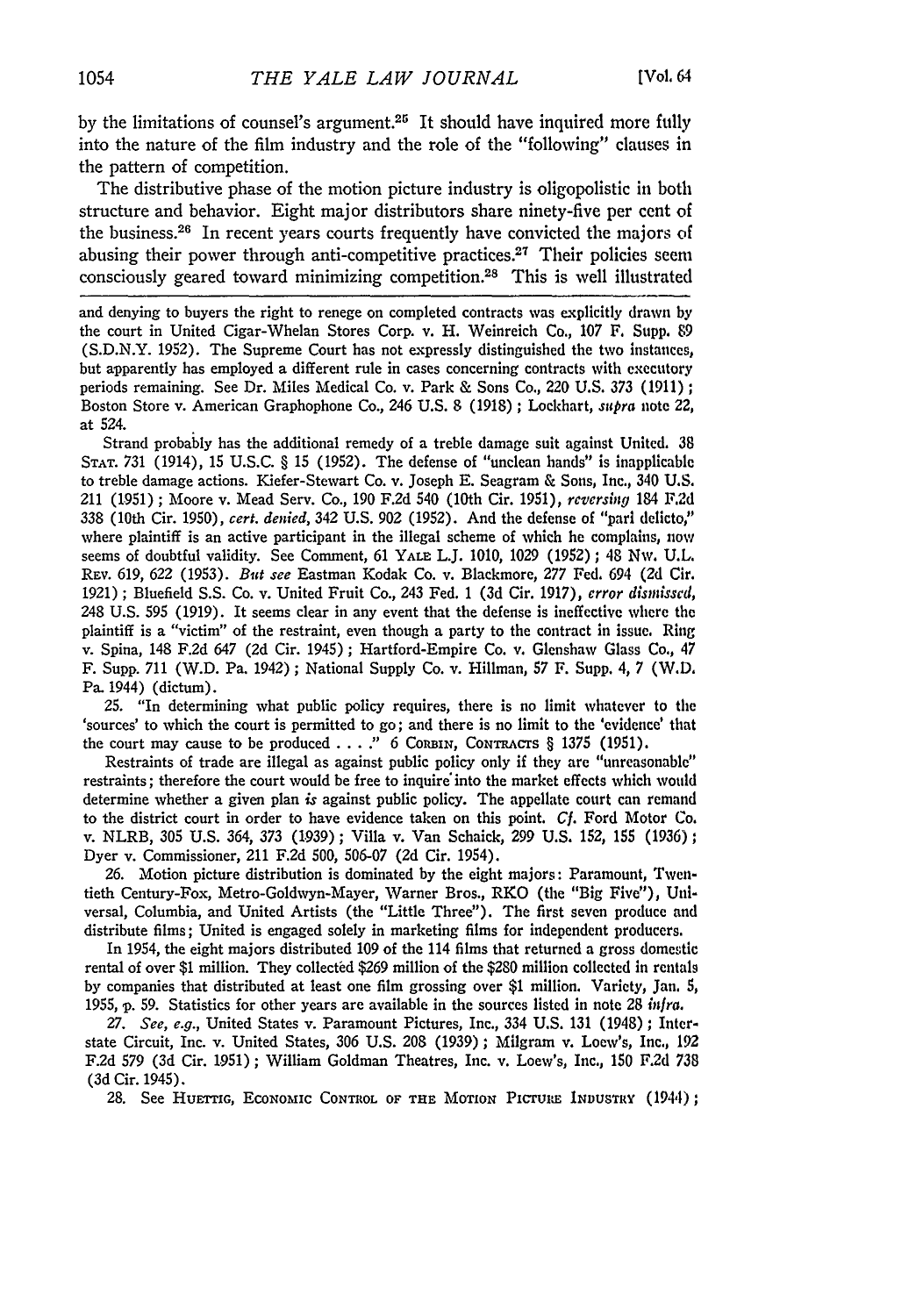By using "following" clauses in their licensing agreements United and other majors **31** are able to reconcile their interest in keeping feature films away from television with their fiduciary obligations to independent producers. United is an exclusive licensee distributing Strand's films on a royalty basis; in the absence of the "following" clause the law would impose an implied covenant upon United, requiring it to use its best efforts to secure the largest gross receipts for the licensor.<sup>32</sup> A best-efforts covenant would not preclude United from following the other majors if that were profitable, but following the majors would not always bring maximum returns to the licensor. The films in *United* were worth considerably more to move-starved television networks than they were to theater owners. <sup>3</sup> 3 Thus, United's interest in **keep**ing films from television conflicted with Strand's interest in maximizing receipts from its property. Except for the "following" clauses United would

BERTRAND, THE MOTION PICTURE INDUSTRY-A PATTERN OF CONTROL (TNEC Monograph No. 43, 1941) ; Hellmuth, *The Motion Picture Industry*, in THE STRUCTURE OF AMERICAN **INDUSTRY** *267* (Adams ed. **1950)** ; McDonough & Winslow, **The** *Motion Picture Industry: United States v. Oligopoly,* 1 **STAN.** L. REv. 385 (1949).

**29.** See testimony of Mr. Arthur Krim, president of United Artists, *supra* note 12.

**30.** The movies in *United* were worth more to television than they were to theater owners. See note 33 *infra.* Any single major distributor might have made large profits by distributing films to television channels. But the bonanza would have been short-lived, for the other majors probably would have begun selling to television; the television market price would have gone down; and very possibly the theater owners' demand for those *and other* films would have decreased. See text at notes 39-42 *infra.*

**31.** Mr. Krim testified that United Artists has used this type of agreement in the distribution of 75 to **100** films. Transcript, **pp. 259-61,** See Letter from the Department of Justice to the *Yale Law Journal,* March 9, 1955, on file in Yale Law Library: "Our experience with [the "following"] clause, while unfortunately too limited to state categorically whether it is in common use, on the other hand, does indicate that its use in the industry is not confined to United Artists and Strand. We have seen similar provisions in contracts of motion picture companies other than United Artists."

**32.** Mechanical Ice Tray Corp. v. General Motors Corp., 144 F.2d **720, 725 (2d** Cir. 1944) ; *In* re Waterson, Berlin, & Snyder Co., 48 F.2d 704, **709** (2d Cir. 1931) ; Pritchard **v.** McLeod, 205 Fed. 24 (9th Cir. 1913). See 3 CoRIN, CONTRAcTs § **567** (1951). Ordinarily, a best-efforts covenant will be expressly provided for in a distribution contract. See LINDEY, MOTION PICTURE AGREEMENTS ANNOTATED 577 (1947). Such a covenant was incorporated into the instant contracts. United Artists Corp. v. Strand Productions, Inc., 216 F2d 305, 308 (9th Cir. 1954). But the court held that, as to television, it was superseded by the more specific provisions of the clause reprinted in note 11 supra.

**33.** Each picture had a current minimum value of \$40,000 for television distribution. Transcript, pp. 90, **182.** Apparently this was considerably more than they could earn if marketed exclusively to theater exhibitors; they had little more than a reissue putential remaining. *Id.* at 252, 258. United introduced testimony that it would be "unsound busi-

by distributing films to television.<sup>30</sup>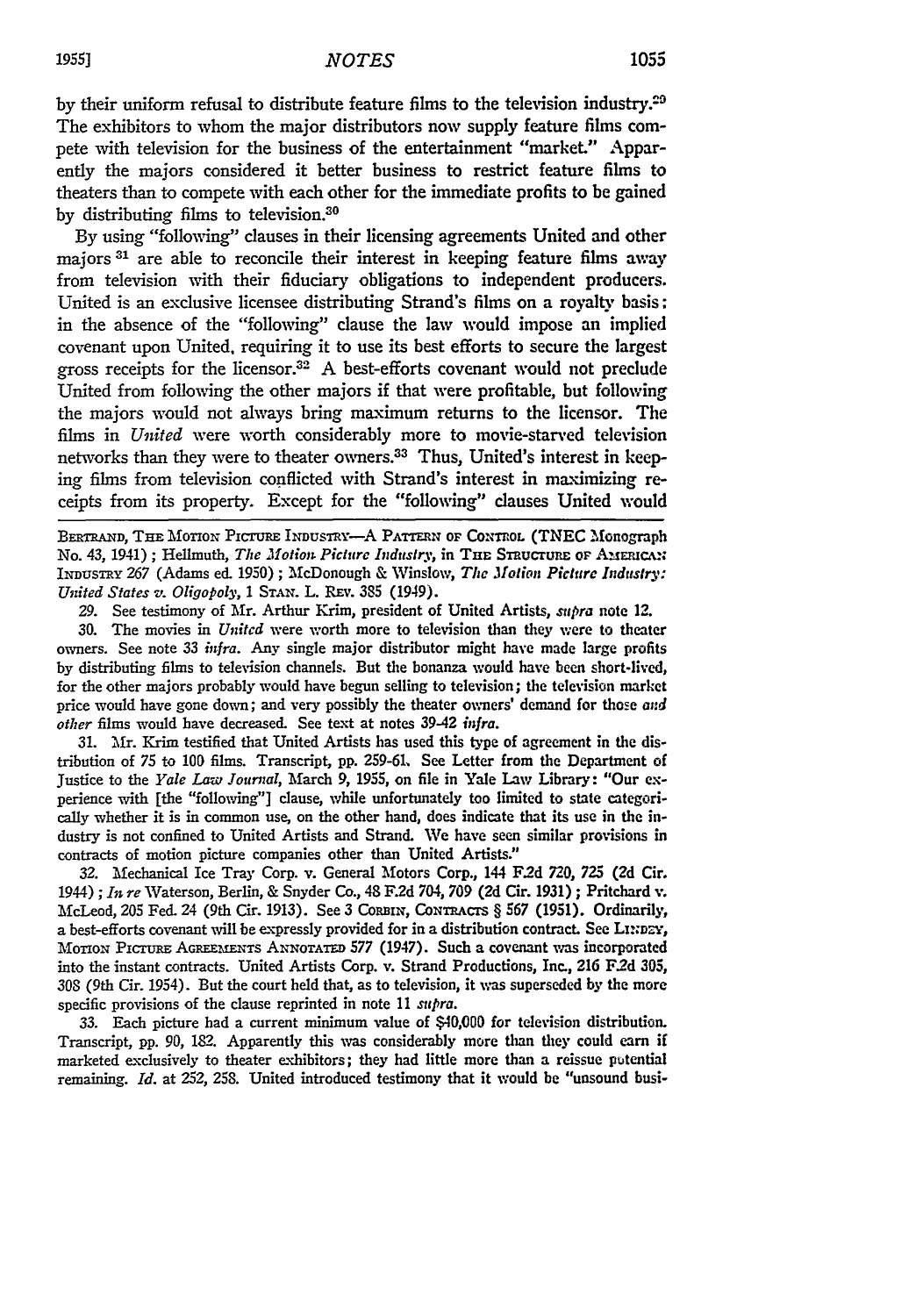have to use sound business judgment to resolve the conflict. $34$  And if it ignored the interests of its licensor it would be subject to an accounting in court.<sup>35</sup> By permitting United to complete its obligations by doing as the majors do, the court disregarded a valuable opportunity to spur competition.30

The heart of the problem is that in an oligopoly there is an inherent tendency to make cooperative rather than independent business judgments.<sup>87</sup> A few large sellers dominate the market,<sup>38</sup> and each knows that his policies have a substantial effect upon market conditions and upon the market policies **of** the others.39 All behavior necessarily assumes the character of bargaining,

ness policy" for it to distribute the films to television because theater exhibitors threatened to refuse to exhibit United's films if it did so. Testimony of Arthur Krim, *id.* at **202-03,** 242-45. But there was also testimony that television exhibition may have a negligible effect on a picture's value for theater exhibition. *Id.* at 303-04.

34. In *United* the court interpreted the clause so that following the other majors was made a duty as well as a right; United was unable to distribute the films to television even if it should have desired to do so. Giving United the right to follow the other majors is sufficient to make that result probable; to make the right a duty is to insure it. Under the court's interpretation United has no choice to make.

35. The contract contained a provision by which the producer was privileged to dispose of his television rights to another party if the distributor were found to have failed in his obligation. See note 11 *supra.* Even without such a provision, a breach of covenant would give rise to an action for damages and might, depending upon its materiality, furnish grounds for rescission or termination. 4 CORBSN, CONTRACTS § 948 (1952) ; *6 Id. §* 1253.

36. Upholding the producer's right to enforce his financial interests is especially important in an industry like the movies, where the bargaining position of a major distributor is superior to that of an independent producer. Independent producers were once unable to obtain either financing or access to the screens of first-run theatres without a major release. See **BERTRAND,** *op. cit. supra* note 28, at 53; **HuETTIG,** *op. cit. supra* note 28, at 84; *Hearings Before the Subcommittee of the Committee on, Interstate Commerce on Senate Resolution 152,* 77th Cong., **1st** Sess., **248-65** (1942). While less true after the *Paramount* case, which divested the majors of most of their theatre holdings, it is probable that a major distributor is still able to pressure an independent producer into accepting a clause which would free the distributor from a best-efforts obligation. Thus, intervention **by** the court should have a positive effect upon competition.

**37.** See **CHAMBERLIN, THE THEORY** OF MONOPOLISTIC COMPETITION 46-55 (6th **ed.** 1950); HANDLER, **A STUDY** OF **THE CONSTRUCTION AND ENFORCEMENT OF THE** FEDERAL **ANTITRUST** LAWS 40-45 (TNEC Monograph No. *38,* 1941); Fellner, *Collusion and Its Limits Under Oligopoly,* 40 **Am. EcON. REV.** 54 (Supp. 1 1950) ; Fly, *Observations on* the *Anti-Trust Laws, Economic Theory and the Sugar Institute Decisions,* 45 YALE L.J. **1339** *(1936),* 46 **YALE** L.J. *228* (1937).

**38.** WILCOX, **COMPETITION AND** MONOPOLY **IN AMERICAN INDUSTRY 5** (TNEC Monograph No. 21, 1940). An equally important characteristic of oligopolistic **markets** is that entry by newcomers is difficult and oligopolists generally attempt to keep it that way. Rostow, *The New Sherman Act: A Positive Instrument of Progress,* 14 **U.** Cin. L. Rix. 567, 576 (1947).

**39.** "Such sellers are conscious in every phase of their market policy of the fact that what they do will have an effect upon the market as a whole.... Such interests and attitudes inhibit price competition more effectively than collusion or conspiracy, and they color every aspect of price and production policy." Rostow, *supra* note 38, at 576; see CHAMBER-**LIN,** *op. cit. supra* note **37,** at 48; WILCOX, *op. cit. supra* note 38, at 5; Fellner, *supra* note **37,** at 54; Rostow, *Monopoly Under the Sherman Act: Power or Purpose?,* 43 **ILL.** L. *RLv.* 745, 782-83 (1949).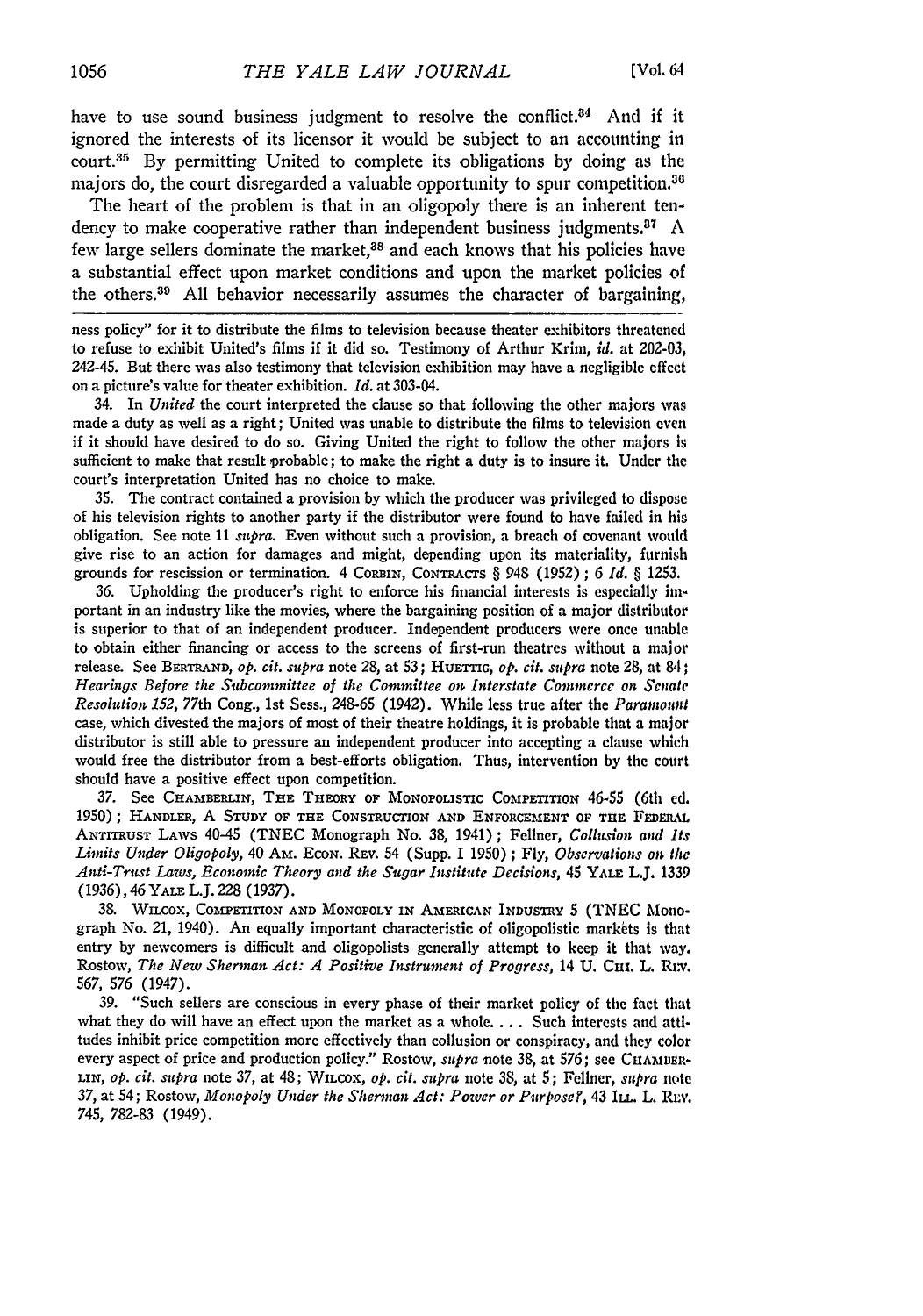and every act or failure to act is an invitation to follow.40 Competition **be**tween oligopolists is not profitable. Each is aware that he is probably incapable of increasing his share of the market; he is primarily interested in maintaining his share as it stands.<sup>41</sup> The almost inevitable result is gentlemanly cooperation, which may be attained without overt agreement or even direct contact.<sup>42</sup> The present status of the law appears to be that cooperation is not illegal unless it is found to rest upon an agreement.<sup>43</sup> But illegal or not, its effect is to restrain competition.<sup>44</sup>

40. "For, even without direct contacts, the moves of each participant will show his reaction to what the others have been doing, and, at the same time, whatever a participant does will help test the reactions of the others. Hence, the moves of the various participants assume the character of offers and of replies to offers. Even in the absence of direct negotiations we are faced with bargaining in the broad sense, as long as each participant is appreciably affected **by** the individual moves of the other participants." Fellner, *supra* note *37,* at 54.

*Cf.* FTC v. Cement Institute, 333 U.S. **633, 716** n.17 (194S) ; United States **v.** Masonite Corp., 316 U.S. 265, 275 (1942) ; Interstate Circuit, Inc. v. United States, 306 U.S. 203, 226-27 (1939). See Note, 64 YALE L.J. 581, 585 (1955).

41. "Their output is a significant share of total supply. If they produce more, it can be sold only at a sacrifice of price. If they alter their policy as to price or output, they know that their rivals will follow suit. **A** price cut therefore can rarely **change** any seller's share of the market **. . .** Fear of spoiling the market is therefore a deep-seated and characteristic quality of many markets dominated **by** a few large firms." Rostow, *supra* note 38, at 577. See BURNS, THE DECLINE OF COMPETITION 40-42 (1936).

Not only does cooperation enable an industry to avoid ruinous competition, but in addition output and prices may **he** regulated so as to obtain maximum profits, and markets may be shared so as to effect monopolies in limited areas. See CHAMBERLIN, op. *cit. supra* note 37, at 48-55; note 10 *supra*. For when oligopolists act as one, they act as monopolists. Every participant "has an interest in reaching an 'agreement,' even at the expense of concessions." Feliner, *supra* note **37,** at **55.**

42. See notes **39** and 40 *supra.*

43. As to "conspiracies," "the Sherman Act requires some sort of joint conduct or concert of action as a necessary element of violation.... The concern of the section **seems** to be with 'restraint of trade,' but Congress did not condemn it directly." Rahl, *Conspiracy* and the Anti-trust Laws, 44 Itt. L. REv. 743, 744 (1950). Of course, the agreement need not be explicit; it may be inferred from circumstantial evidence showing uniformity of policy and practice, past proclivity for wrongful conduct, and action in apparent contradiction to self-interest. Milgram v. Loew's, Inc., 192 **F2d 579,** 583-84 **(3d** Cir. 1951) ; see Interstate Circuit, Inc. v. United States, **306** U.S. 20S, **226-27** (1939) ; United States **v.** Masonite Corp., *316* U.S. 265, **275** (1942) ; United States v. Paramount Pictures, Inc., 334 U.S. 131, 142 (1948). See REPORT OF THE ATTORNEY GENERAL'S NATIONAL COMMITTEE TO STUDY **THE** ANxr-rauSv LAws **37** (1955). However, evidence of uniform conduct standing alone does not *compel* such an inference. *Id.* at **38-39;** Theatre Enterprises, Inc. v. Paramount Film Distributing Corp., 346 U.S. **537,** 540-41 (1954). **Cf.** Milgram v. Loew's, Inc., *mspra* at 583; Dipson Theatres, Inc. v. Buffalo Theatres, Inc., 190 F.2d 951, 957 (2d Cir. 1951). *But cf.* Rostow, *supra* note **39,** at 784. Economic analysis of market structure may suggest important leads to relevant evidence; evidence of economic interdependence is always relevant to prove the cooperative use of market power. But the law does not assume that actual market behavior corresponds to the pattern that would theoretically be expected in a market of a given structure.

44. "Harm to the public interest would seem to lie in the result, not in the formalities."